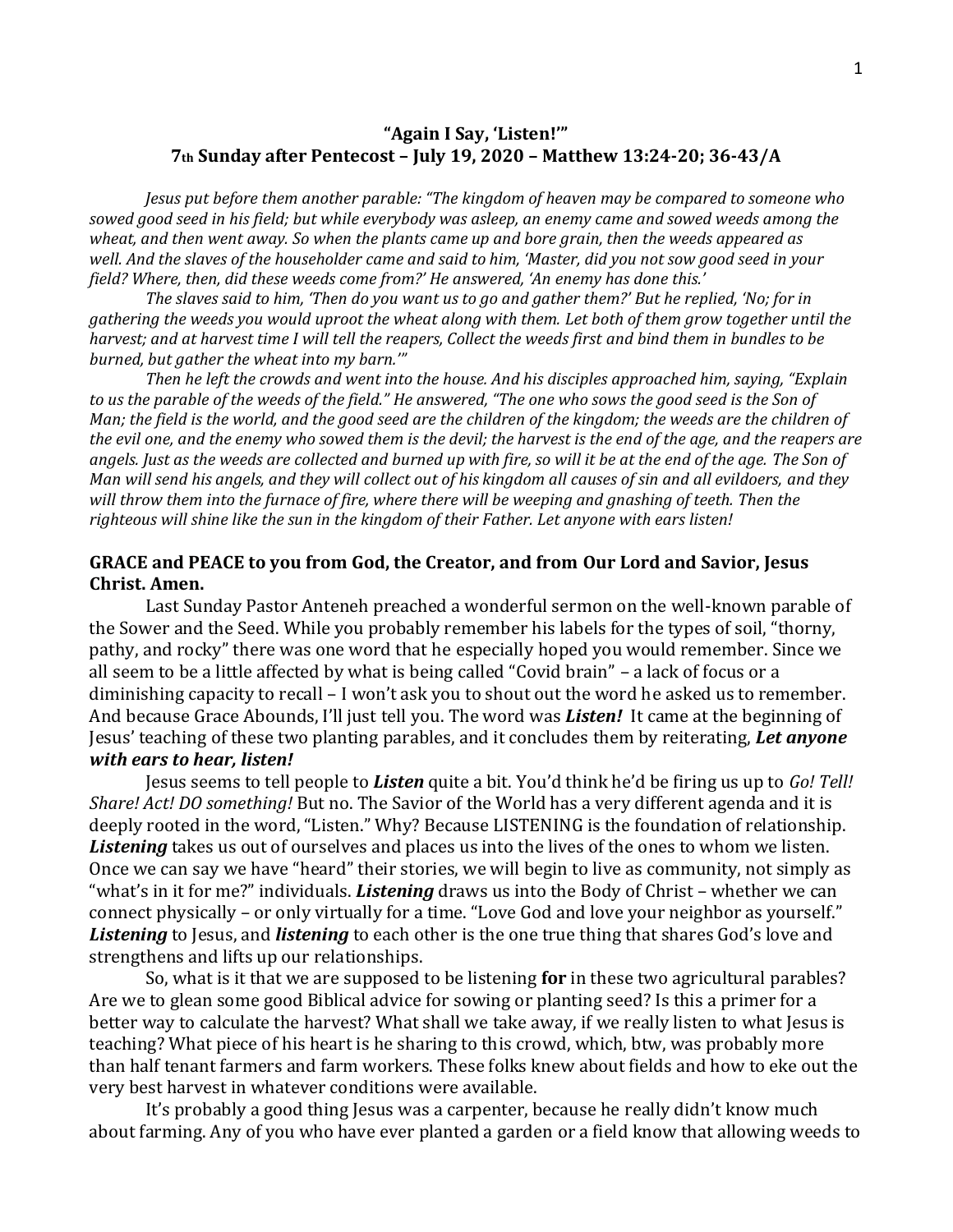grow up with whatever you planted is not a good idea. The weeds "choke" the wheat, and they leave multitudes of seeds for the next year and the next and the next! So why would Jesus tell stories that his hearers knew more about than he did? Maybe it was so they would LISTEN! (Jesus knew how to hook a crowd into a great conversation for sure – just talk about what *they*  know. Make connections with *their lives*. Share God's love to the likes of even the least of these).

No, these stories are not really about farming, or economics, or even a "how to" for weeds to become wheat or advice on how wheat can stay away from weeds. Parables, you might recall, are *always* about God, *not us*, and seeking to find your role in this parable is really fruitless, because in this story there is *no advice or actions for you to model.* It has *nothing to say* about being (or becoming) wheat in a sea of weeds, nor does it outline steps for a successful garden. It is about something much greater: a successful Creation, a successful community, the K.O.G.

Today's reading began, *The Kingdom of heaven may be compared to someone who sowed good seed in his field...*like a man who seeds the garden he created on his own land...and those seeds were the children of God, whose righteousness will shine like the sun at the harvest... Pretty nice image, eh? So it's rather disturbing that, just when everyone is resting from a good day's work, into this amazing Creation of the Heavenly Farmer sneaks a Sower of Weeds, intending to disrupt the growth of this Field of Dreams.

I knew a Garden Artist some years ago who used to say, *"A weed is anything that grows where you don't want it."* I'm not sure that is true in this story, but I do know that the workers were most concerned about the harvest, and those weeds were sure to disrupt the growing wheat…but the owner is also watching the growing, not just for the harvest, but for the workers' response to the Master's Plan - especially when it runs counter to the workers' own plans. They are looking for a cash crop, forgetting that wheat will be wheat, and weeds, weeds. Something the owner is very well aware of.

For the time will come - when the Owner/God tells his reapers to cut it all. This is the part that is hard for us to hear: first, *weeds* are collected and bound to be burned – and what good comes from burning bundles of weeds? Well, fuel for cooking, to warm those in a dwelling or to use as light in the field. After that, the *wheat* is gathered into the barn – and what happens there? It gets THRESHED! Beaten, broken up, chaff sifted and blown away; grain ground into tiny stuff to be measured and mixed, kneaded and baked. And finally, bread, to feed a hungry world…

Are you listening, Church? We were **never called to rid the world of evil.** Jesus says the Enemy has come and gone - weeds have been sown with the wheat, and God says, *Let them grow up together.*If we try to root out evil, we'll do damage – because dividing weed and wheat is simply not our job. For we would use our own yardstick of production and value and worth. We would calculate good and evil based on our preferences. Once again, Original Sin would be play out in our prideful natures, because we think we know better than God what is good for us and for everyone else. We didn't *listen.*

*"Not mine to decide."* Those are the words of awareness that we will need, to really hear the story Jesus is telling us this morning, the Parable of the Wheat and the Weeds. *"The kingdom of heaven may be compared to someone who sowed good seed in his field."* The field has already been sown, the growing season is underway, already in process, and it is clear that no one knows about the weeds until the grain appears.

But the farmer is content to let it all go on for awhile, content to "suffer it" for now. That's the old-fashioned word used to translate the Greek word "*Aphete*" (which means to let, to permit, to suffer. And finally, to forgive. It's all part of the process of creating). The owner of the field is just fine watching it grow naturally for awhile. As the Hebrew language describes much more clearly, he's happy to watch the wheat "wheating" and the weeds "weeding," just doing what they